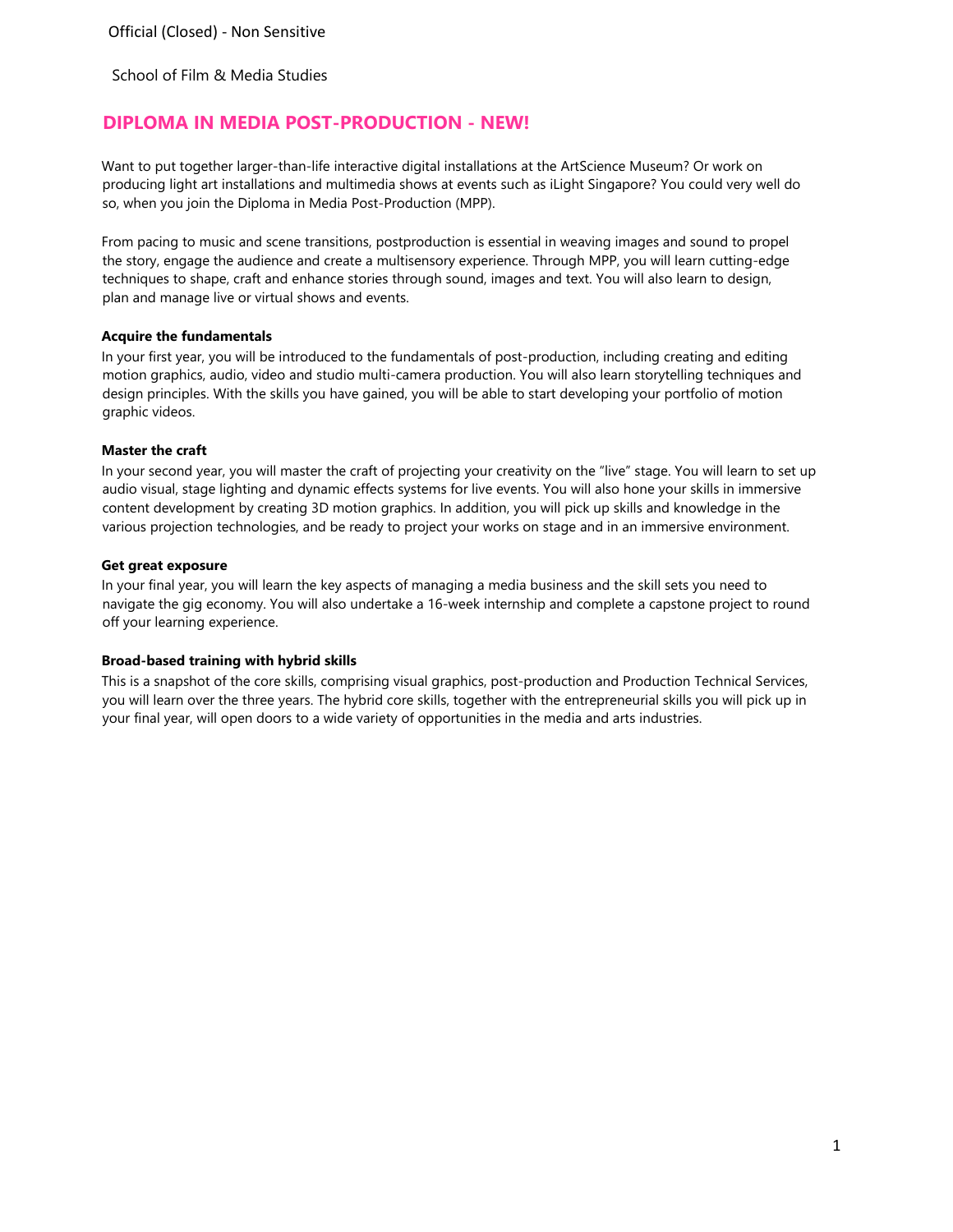School of Film & Media Studies

# **YEAR 1 COURSE MODULES**

# **LEVEL 1.1**

### **Storytelling Techniques**

This module focuses on how students can create meaning through stories that reflect their own lives and imagination. Using a three-act dramatic structure, students develop compelling short story ideas with the basic storytelling tools of observation, memory and experience, preparing them for content creation in visual storytelling medium.

### **Post-Production Fundamentals**

This module provides introductory knowledge in the area of post-production as well as hands-on editing experience. Students will learn the finer details of editing for a narrative-driven project. Through exercises and reflection, they will have many opportunities to become familiar with the various concepts of editing.

#### **Video Production**

This module is an introduction to single-camera film-style video production with an aim to provide students a basic theoretical and practical introduction to video production equipment. Through projects under our Service-Learning Framework, production techniques, aesthetics, planning and organising the video production are put into practice.

## **Visual Communication**

This module aims to develop an awareness of design principles for the purpose of visual communication. Students will be introduced to graphic design concepts, colour theory, typography and layout techniques for print media such as pamphlets and posters. The skills and knowledge acquired provide the support and practical applications to subsequent modules in the course.

# **LEVEL 1.2**

#### **Audio Production**

Students are taught the knowledge and skills from analogue to digital audio production here. They will learn the basic principles and technical concepts of sound production and technology. Foundational production skills developed in recording, overdubbing, processing and mixing can be applied to produce audio for video, television, film, radio and music products.

#### **Introduction to Production Management**

This module introduces students to the production workflow for location and venue setup, focusing on a range of activities from liaison with other vendors to scheduling of rehearsals, performance as well as post-event activities such as crowd control and environmental logistics.

#### **Motion Graphics Production**

This module is designed to introduce students to motion graphics in digital media and understand workflow to apply skills for broadcast project. Students will be equipped with skills in media design such as visual design in motion, computer generated graphics and video production. Project-based practice is planned to design project and create commercial video and infotainment product.

#### **Studio Multi-Camera Production**

Students are introduced to multi-camera studio production techniques and technical operations. Topics include TV studio camera operation and setup, studio lighting, audio and sound control, the character generator, teleprompting, vision mixing, digital effects and production roles. The module is designed to help students acquire the basic knowledge and skills to fill various studio positions competently. There is a focus on developing creativity and continuity in planning and executing live studio-based television programmes.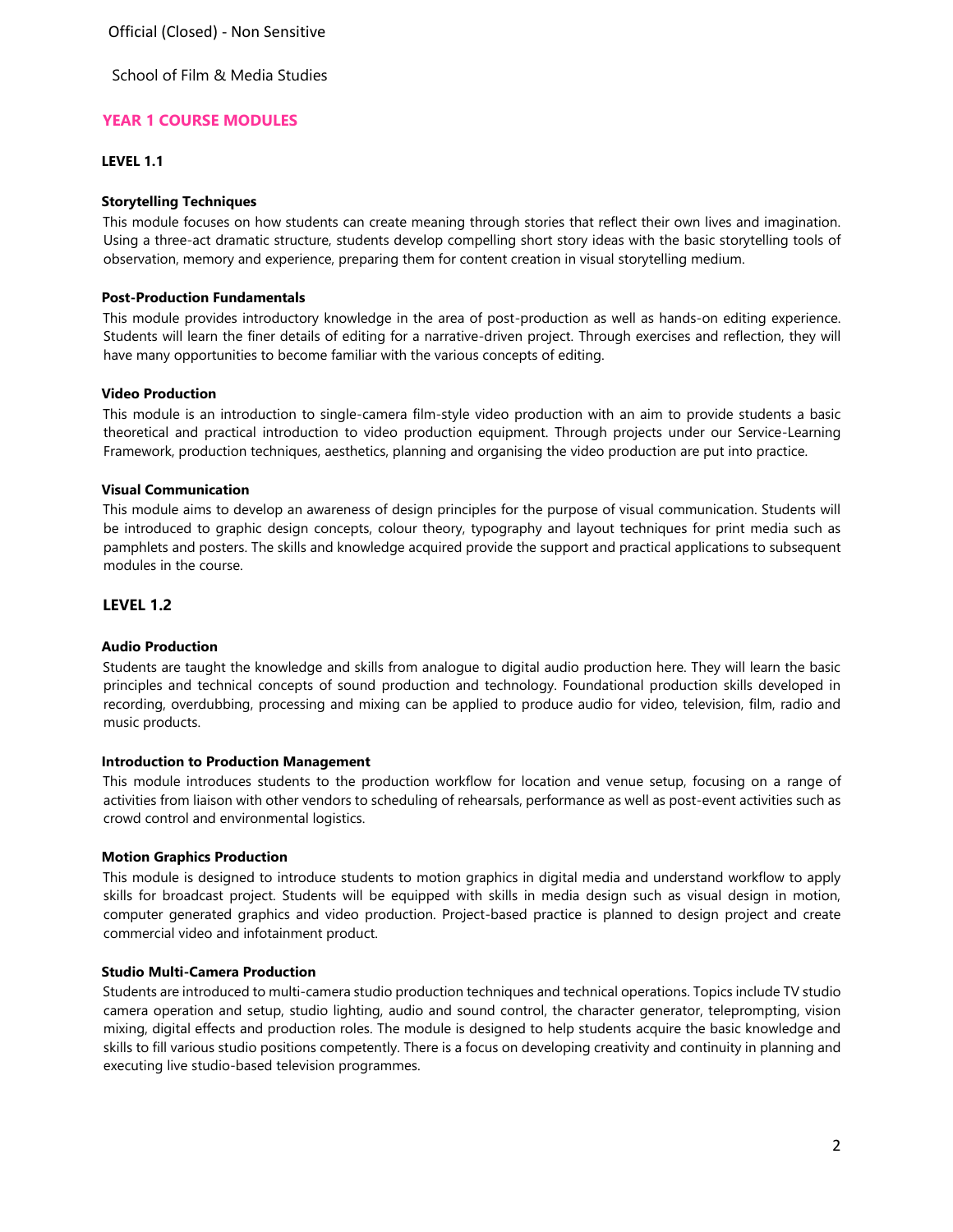School of Film & Media Studies

### **Career & Professional Preparation 1**

This module gives students a foundational introduction to their three-year diploma course curriculum and how it prepares them for industry. It will help them to embark on their course with the end in mind, through guided reflection of their personal characteristics and producing an overall game plan for their future education and career goals. The module aims to deepen students' commitment to the sector that the course prepares them for.

# **YEAR 1 COURSE CURRICULUM**

| <b>Module Name</b>                    | <b>Credit Units</b> |
|---------------------------------------|---------------------|
| Level 1.1 (20 hours per week)         |                     |
| Post-Production Fundamental           | 4                   |
| Storytelling Techniques               | 4                   |
| Video Production                      | 5                   |
| Visual Communication                  | 4                   |
| Innovation Made Possible <sup>^</sup> | 3                   |
| English Language Express*             | NA                  |
| Level 1.2 (21 hours per week)         |                     |
| Audio Production                      | 4                   |
| Introduction to Production Management | 4                   |
| Motion Graphics Production            | 4                   |
| Studio Multi-Camera Production        | 4                   |
| Career & Professional Preparation 1   | 1                   |
| Exploring Contemporary Issues^        | 3                   |
| Health & Wellness^                    |                     |

#### **Notes:**

 $\wedge$  For more details on Interdisciplinary Studies (IS) electives, please log on [to www.np.edu.sg/is](http://www.np.edu.sg/is) \* This module is only offered to students who are weaker in the English Language.

#### **IS Modules**

The School of Interdisciplinary Studies (IS) delivers a broad-based curriculum, which nurtures a new generation of professionals with multidisciplinary skills and an innovative and entrepreneurial spirit to meet the challenges of a knowledge economy. IS offers both prescribed modules and electives to challenge boundaries. Prescribed modules develop students' competencies in core areas such as Communication, Innovation and Enterprise, Culture and Communication, and Personal Mastery and Development, while elective modules provide insights into Arts and Humanities, Business, Design, and Science and Technology.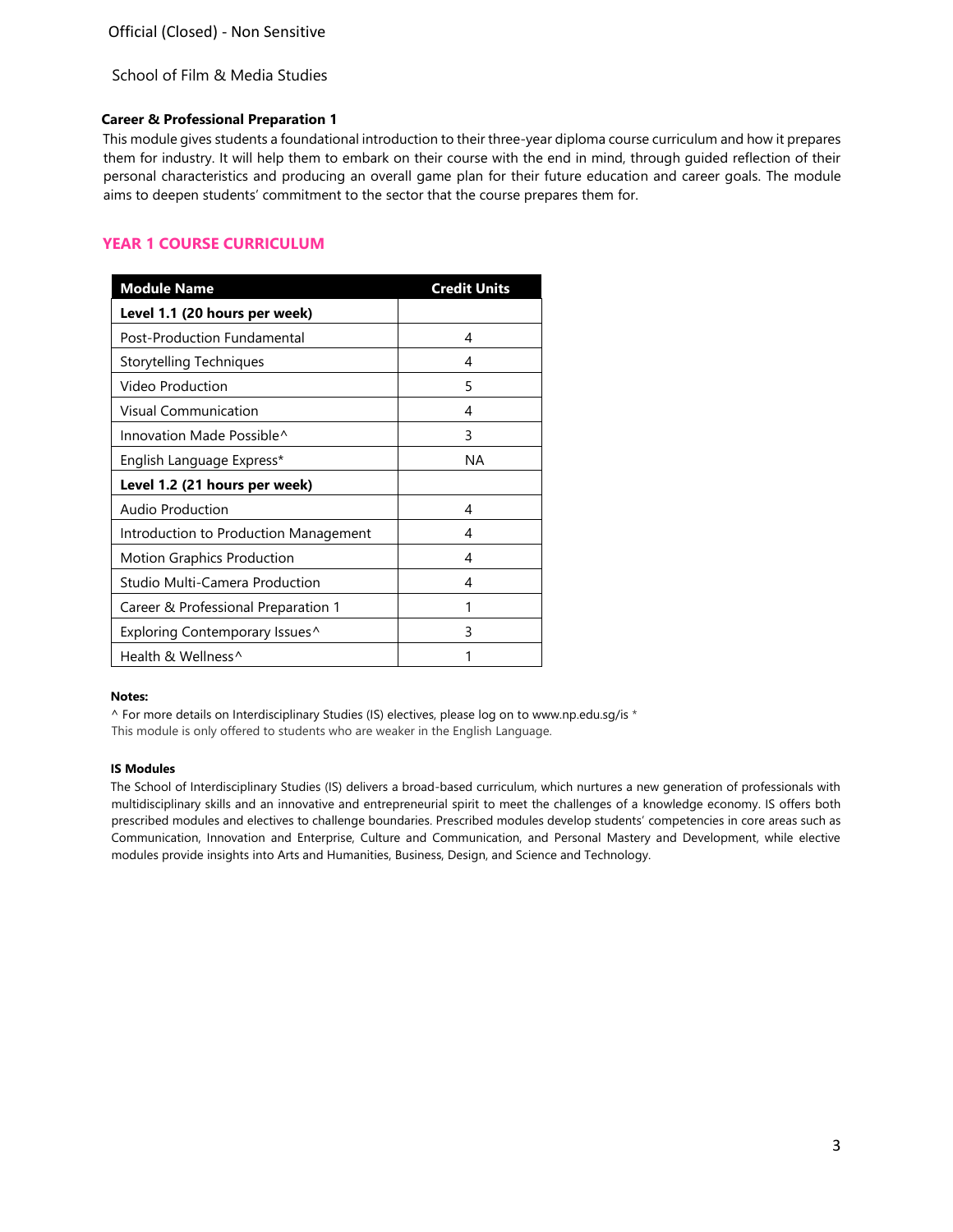School of Film & Media Studies

# **YEAR 2 COURSE MODULES**

# **LEVEL 2.1**

## **3D Motion Graphics**

Students conduct research to understand the concept and obtain ideas and visual references to create simple 3D models for the environment, inanimate objects and characters. They also learn to refine 3D models iteratively to achieve the artistic vision and production requirements.

## **Audio Recording & Mixing**

Students will learn the various sound recording set-up and manage the operations during recording, balancing the levels of combined sound elements to create engaging audio mixes for production. Customising the set-up as required and applying sound processing techniques to achieve various dynamic ranges.

## **Lighting**

This module enables students to learn the technical and creative aspects of stage lighting. Topics include basic design, colour and exposure theory, types of lighting instruments, power distribution, control, safety, proper hanging, connection, focus, and control of instruments. Upon completion of this module, students will be able to perform creative lighting layout, install concert lighting, explain colour theory, integrate lighting control instrumentation, and set up a variety of motion lighting instruments.

## **Live Sound**

This hands-on module teaches students the concepts and technical skills required for live event sound reinforcement. Topics include the operation of a basic sound system using interconnected components such as consoles, amplifiers, speakers, processors and microphones. Upon completion of this module, students will be able to apply the concepts of live sound reinforcement to set up and operate a small to medium-scale sound system for a live event, and to customise a recording set-up based on the ambience and multimedia requirements.

#### **Career & Professional Preparation 2**

This module is part of the Education and Career Guidance framework to provide students with the tools and resources necessary for their further career and/or education. In this module, students will explore basic job search strategies, practice writing effective resumes and cover letters, and learn interview skills. Students will also learn professional and intercultural communication skills to prepare them for a dynamic and diverse workplace.

# **LEVEL 2.2**

# **Audio Post-Production**

Students will learn the basic knowledge and skills needed for capturing good sound on location in support of sound design. They will also learn the different techniques employed by professional sound recordists and discover how location sound can be enhanced in audio post-production via sound design. With an introduction to ProTools, students will be able to produce basic soundtracks for short films through location sound recording, sound design, editing and mixing.

#### **CG Fundamentals**

Students are introduced to dynamic effects systems and the workflow of live projections with basic chroma keying, rotoscoping and compositing techniques to expand their repertoire of basic computer graphics and visual storytelling skills.

# **Location Multi-Camera Production**

Students build on the multi-camera studio production skills and bring this set of skills to locations and venues. They will be exposed to various forms of location multi-camera setup and edit multi-stream content to produce trailers and highlights of events.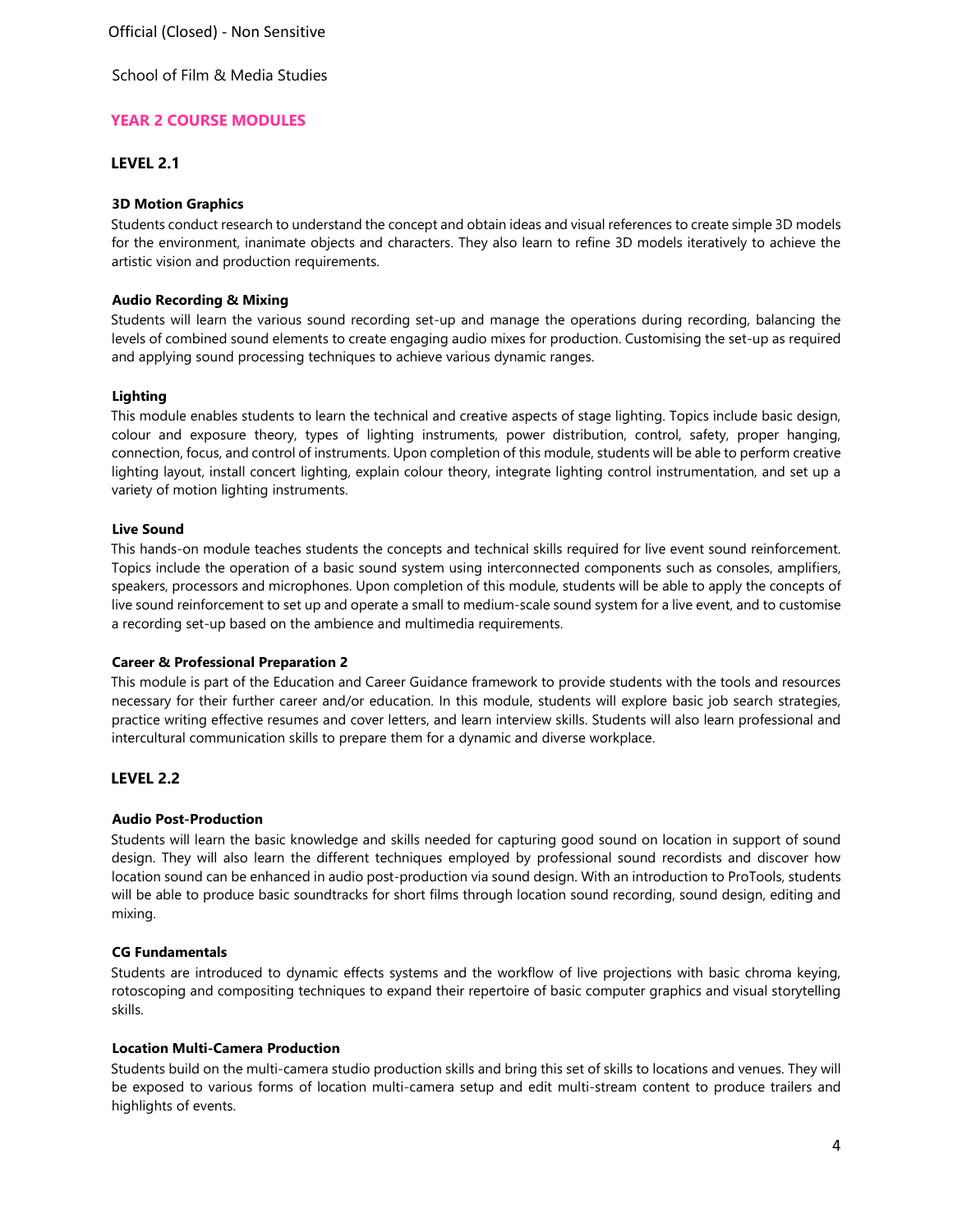School of Film & Media Studies

### **Video Post-Production**

From building knowledge in basic non-linear video editing to more advanced post-production skills such as colour correction, online and offline workflow, this module will provide students with a thorough education in editing skills and post-production – with every student working on their own post-production system.

## **Video Projection & Delivery**

In this module, students learn the characteristics of various projections technology from LED panel to laser projector, appreciating the technology and its limitation. They also learn to convert traditional content for multi-panel display as well as multi-platform delivery such as concurrent live streaming, digital recording and projection.

# **YEAR 2 COURSE CURRICULUM**

| <b>Module Name</b>                     | <b>Credit Units</b> |
|----------------------------------------|---------------------|
| Level 2.1 (21 hours per week)          |                     |
| 3D Motion Graphics                     | 4                   |
| Audio Recording & Mixing               | 4                   |
| Lighting                               | 5                   |
| Live Sound                             | 4                   |
| Career & Professional Preparation 2    | 2                   |
| World Issues: A Singapore Perspective^ | 2                   |
| Level 2.2 (21 hours per week)          |                     |
| Audio Post-Production                  | 4                   |
| CG Fundamentals                        | 4                   |
| Location Multi-Camera Production       | 5                   |
| Video Post-Production                  | 4                   |
| Video Projection & Delivery            | 4                   |

## **Notes:**

^ For more details on Interdisciplinary Studies (IS) electives, please log on [to www.np.edu.sg/is](http://www.np.edu.sg/is)

#### **IS Modules**

The School of Interdisciplinary Studies (IS) delivers a broad-based curriculum, which nurtures a new generation of professionals with multidisciplinary skills and an innovative and entrepreneurial spirit to meet the challenges of a knowledge economy. IS offers both prescribed modules and electives to challenge boundaries. Prescribed modules develop students' competencies in core areas such as Communication, Innovation and Enterprise, Culture and Communication, and Personal Mastery and Development, while elective modules provide insights into Arts and Humanities, Business, Design, and Science and Technology.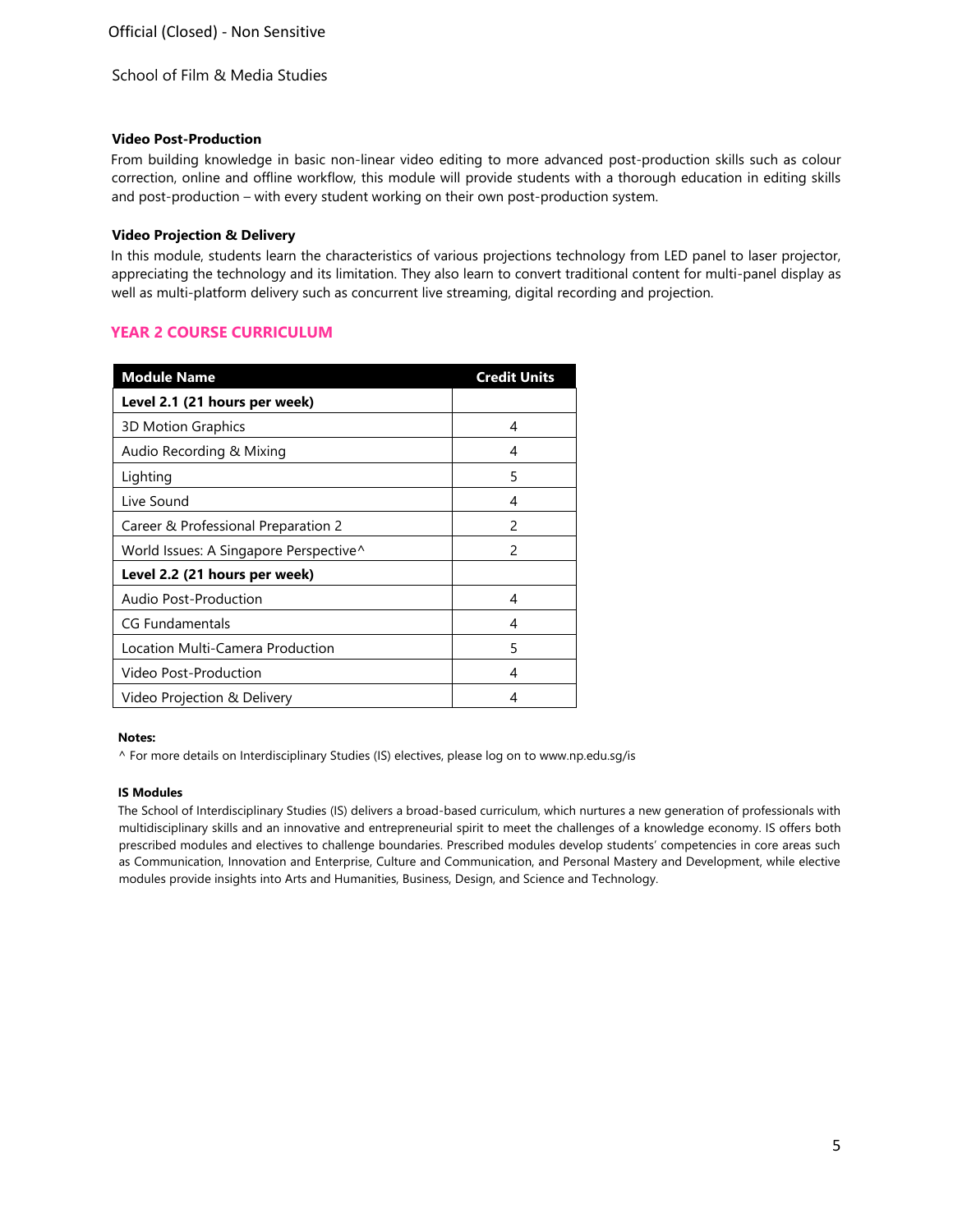School of Film & Media Studies

# **YEAR 3 COURSE MODULES**

# **LEVEL 3.1**

# **Capstone Project**

Using the conceptual and applied knowledge learnt in Year 1 and 2, students hone and integrate their skills through managing and operating business units, working with external clients on real-time projects, working on their own projects in various disciplines and across disciplines or carrying out freelance engagements. All projects will provide students with hands-on experience in incorporating various skills, platforms and mechanisms to achieve the desired impact in the marketplace.

## **Media Entrepreneurship**

This module introduces students to the key aspects of managing a media business, including understanding concepts such as ROI and profit and loss statements. Students will learn the skillsets of a successful media entrepreneur such as opportunity recognition, market sizing and product market fit, pivoting and innovation, HR skills and ethics in business. Students will also be introduced to the gig economy and the business of freelancing and to skills such as contract negotiation, employment rights and invoicing practices.

# **LEVEL 3.2**

# **16-Weeks Internship (Local/Overseas)**

Students will be placed on an internship with companies and agencies matching their abilities and interests. The internship gives students opportunities to apply their acquired knowledge and skills to the work environment. Students gain valuable work experience and exposure to the rigour, demands and excitement of the media industry, enabling them to adapt effectively to future employment. Many of our students are offered employment by these same companies.

## **YEAR 3 COURSE CURRICULUM**

| <b>Module Name</b>                           | <b>Credit Units</b> |
|----------------------------------------------|---------------------|
| Level 3.1 (20 hours per week)                |                     |
| Capstone Project                             | 12                  |
| Media Entrepreneurship                       |                     |
| Project ID: Connecting the Dots <sup>^</sup> |                     |
| Level 3.2                                    |                     |
| 16-Weeks Internship (Local/Overseas)         | 16                  |

#### **Notes:**

^ For more details on Interdisciplinary Studies (IS) electives, please log on [to www.np.edu.sg/is](http://www.np.edu.sg/is)

#### **IS Modules**

The School of Interdisciplinary Studies (IS) delivers a broad-based curriculum, which nurtures a new generation of professionals with multidisciplinary skills and an innovative and entrepreneurial spirit to meet the challenges of a knowledge economy. IS offers both prescribed modules and electives to challenge boundaries. Prescribed modules develop students' competencies in core areas such as Communication, Innovation and Enterprise, Culture and Communication, and Personal Mastery and Development, while elective modules provide insights into Arts and Humanities, Business, Design, and Science and Technology.